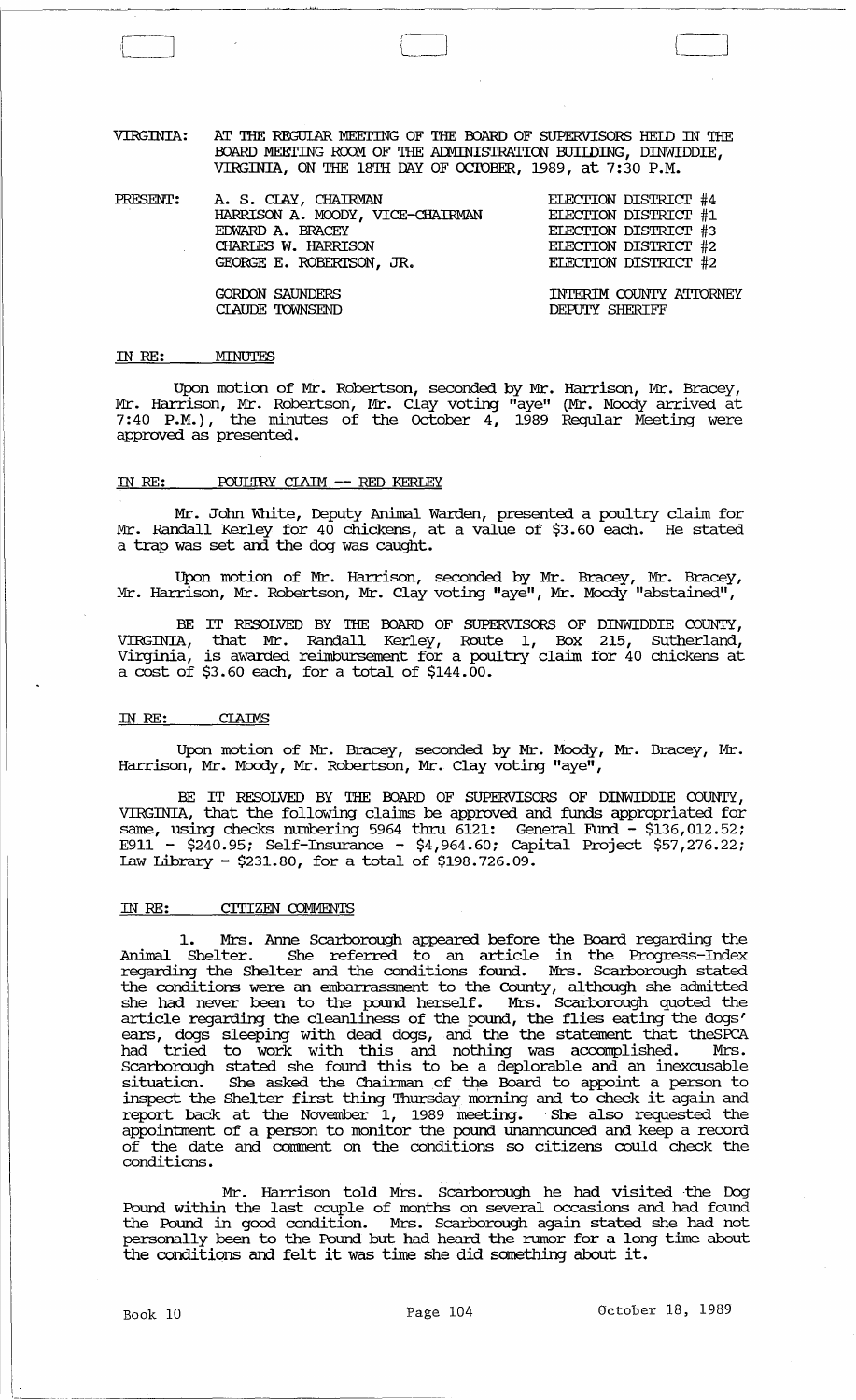Mrs. Wendy Quesenberry, Interim County Administrator, advised that she has communicated with the SPCA two or three times and each time the complaint was followed up.

Mr. Spike Wells stated the pound is cleaned daily around 2: 30 as he witnesses the employee cleaning and feeding the animals.

The Chainnan asked each Board member to visit the Dog Pound and asked Mr. Dermis King, Director of Sanitation, to check the conditions and advise the County Administrator of any problems. Mr. King advised he checked the Pound before leaving that day and the pound appeared very clean as the individuals had just conducted their daily cleaning.

2. Mrs. Kay Winn appeared on behalf of a citizen regarding the Virginia Freedom of Infomation Act request that had been filed and not answered in a timely fashion. According to the new Freedom of Infomation Act, responses have to be made within five days and not 14 days as the previous requirements stated. She stated the FOIA is one of the few ways citizens can find out what is going on in local, state and federal governments. She hoped the county would not show a pattern of non-compliance as this could lead to a conviction. She requested everyone be brought up-to-date on the new FOIA regulations.

#### IN RE: AMENDMENTS TO AGENDA

Upon motion of Mr. Harrison, seconded by Mr. Bracey, Mr. Bracey, Mr. Harrison, Mr. Moody, Mr. Robertson, Mr. Clay voting "aye", the following items were added to the Agenda:

- 7a. EXECUTIVE SESSION Legal
- 10. IANDFILL ENGINEERING<br>3. Air Compressor 3. Air Compressor
- 12. BORROWING MONEY
- 13. EXECUTIVE SESSION
	- 1. Legal<br>2. Person
	- 2. Personnel

### IN RE: PRESENTATION OF RESOLUTION

Mr. James E. Cornwell, Jr. was presented a framed resolution which was adopted June 21, 1989, thanking him for his services to Dinwiddie County as County Attorney.

#### IN *RE:* EXECUTIVE SESSION

 $\sim$ 

Upon motion of Mr. Robertson, seconded by Mr. Moody, Mr. Bracey, Mr. Harrison, Mr. Moody, Mr. Robertson, Mr. Clay voting "aye", pursuant to Section 2.1-344(7) of the Virginia Freedom of Infomation Act, the Board moved into Executive Session at 7:45 p.m. to discuss Legal matters. A vote having been made and approved, the meeting reconvened into Open Session at 8:15 p.m.

#### IN RE: CERTIFICATION OF EXECUTIVE MEETING

Upon motion of Mr. Robertson, seconded by Mr. Moody, Mr. Bracey, Mr. Harrison, Mr. Moody, Mr. Robertson, Mr. Clay voting "aye", the following Certification was adopted:

WHEREAS, the Board of supervisors of Dinwiddie County convened an executive meeting on this date pursuant to an affimative recorded vote and in accordance with the provisions of The Virginia Freedom of Infomation Act; and

WHEREAS, Section 2.1-344.1 of the Code of Virginia requires a certification by the Board of Supervisors of Dinwiddie County, that such Executive meeting was conducted in confonnity with the Virginia law;

 $\sim 10$ 

 $\frac{1}{2} \frac{1}{2} \frac{1}{2} \frac{1}{2} \frac{1}{2} \frac{1}{2} \frac{1}{2} \frac{1}{2} \frac{1}{2} \frac{1}{2} \frac{1}{2} \frac{1}{2} \frac{1}{2} \frac{1}{2} \frac{1}{2} \frac{1}{2} \frac{1}{2} \frac{1}{2} \frac{1}{2} \frac{1}{2} \frac{1}{2} \frac{1}{2} \frac{1}{2} \frac{1}{2} \frac{1}{2} \frac{1}{2} \frac{1}{2} \frac{1}{2} \frac{1}{2} \frac{1}{2} \frac{1}{2} \frac{$ 

**College**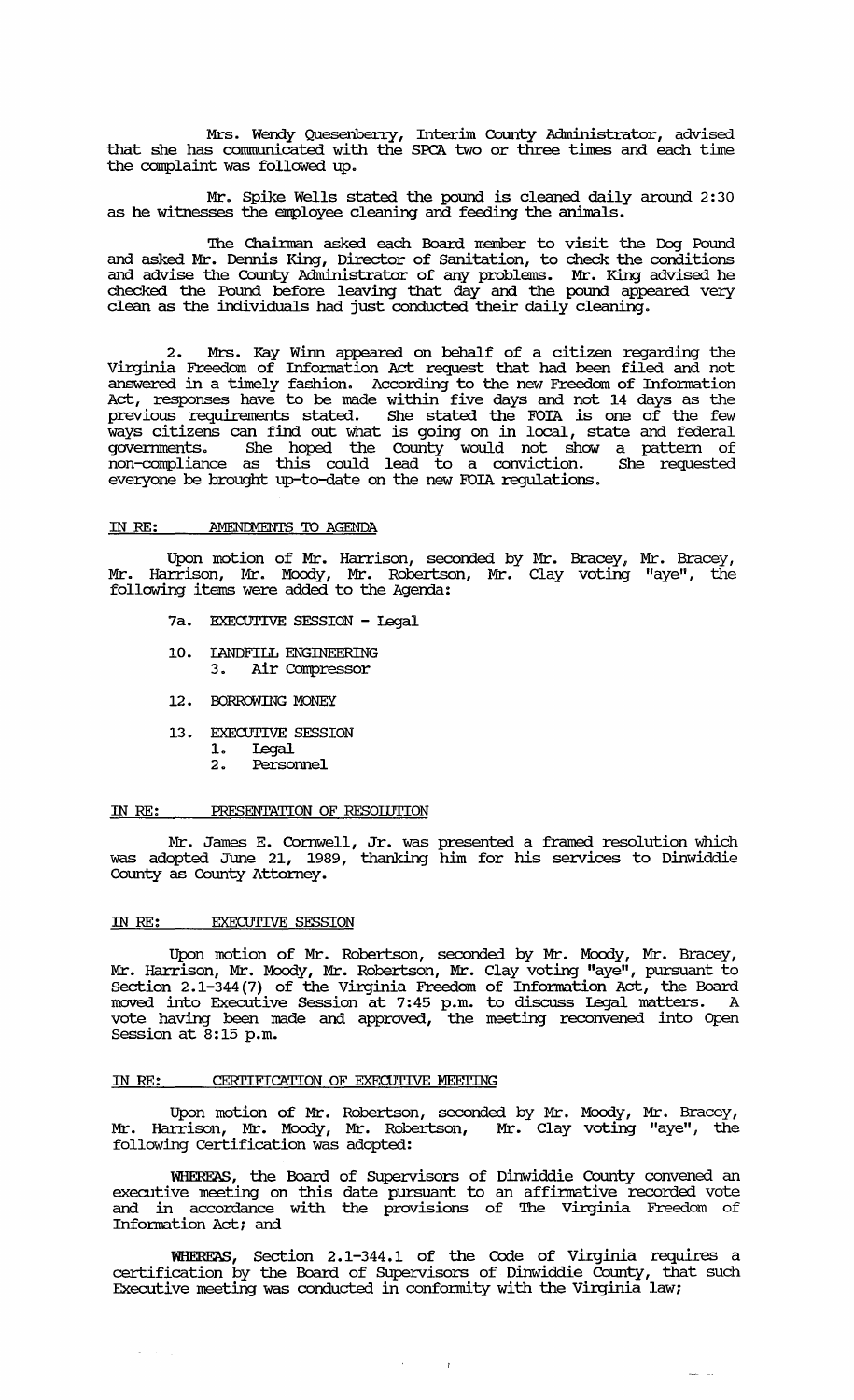NOW 'IHEREFORE BE IT RESOLVED that the Board of Supervisors of Dinwiddie CountY, Virginia, hereby certifies that, to the best of each member's knowledge, (1) only public" business matters lawfully exempted fram open meeting requirements by Virginia law were discussed in the executive meeting to which this certification resolution applies; and (2) only such public business matters as were identified in the motion convening the executive meeting were heard, discussed or considered by the Board of SUpervisors of Dinwiddie County, Virginia.

 $\begin{picture}(100,100) \put(0,0){\line(1,0){10}} \put(10,0){\line(1,0){10}} \put(10,0){\line(1,0){10}} \put(10,0){\line(1,0){10}} \put(10,0){\line(1,0){10}} \put(10,0){\line(1,0){10}} \put(10,0){\line(1,0){10}} \put(10,0){\line(1,0){10}} \put(10,0){\line(1,0){10}} \put(10,0){\line(1,0){10}} \put(10,0){\line(1,0){10}} \put(10,0){\line$ 

# IN RE: PUBLIC HEARING. -- A-89-18 - BUILDING PERMIT FEES

This being the time and place as advertised in the Progress-Index Newspaper on Wednesday, October 4, 1989 and October 11, 1989, for the Board of SUpervisors to conduct a Public Hearing to consider an amendment of Chapter .6, Article II, Section 6-18 of the Code of the County of Dinwiddie, Virginia - "Pennit Fees-Generally" to increase certain permit fees for building, plumbing and heating and air conditioning, with ducts, residential and to add a category of fees for tanks, removal or installation.

Mr. Dwayne Abernathy, Building Inspector, presented the amendment. He stated that the increase in fees was corrparable to other localities and the main purpose for the increase was to cover office expenses.

No one spoke in favor of or against the amendment.

Upon motion of Mr. Moody, seconded by Mr. Robertson, Mr. Bracey, Mr. Harrison, Mr. Moody, Mr. Robertson, Mr. Clay voting "aye",

BE IT ORDAINED BY THE BOARD OF SUPERVISORS OF DINWIDDIE COUNTY, VIRGINIA, that the Dinwiddie County Code be further amended by the following addition and changes to Chapter 6, Section 18 thereof and in all other respects be reordained, effective November 1, 1989.

- (b) Building Pennits.
	- (1) Single-story dwellings, including additions, six cents (\$0.06) per square foot.
	- (2) Basements and second and higher stories, five cents (\$0.05) per square foot.
	- (3) Industrial buildings, detached garages, carports, storage buildings, churches and schools, five cents· (\$0.05) per square foot.
	- (4) Remodeling existing buildings, six cents (\$0.06) per square foot.

Add a new subsection to Section 6-18 as Subsection (b)15 as follows:

- (15) Tanks, removal or installation (underground or above ground) :
	- (a) 600 gallons and under, twenty dollars (\$20.00) each.
	- (b) More than 600 galllons to 1,000 gallons, thirty dollars (\$30.00) each.
	- (c) More than 1,000 gallons and over, forty dollars (\$40.00) each.
- (f) Plumbing pennits, residential..
	- (2) Each fixture, drain or other connection requiring a trap, four dollars (\$4.00) per trap.
- (g) Heating and air conditioners, with ducts, residential.
	- (2) Each room with four ducts or less, four dollars (\$4.00).
		- (3) Each room with more than four ducts, five dollars (\$5.00).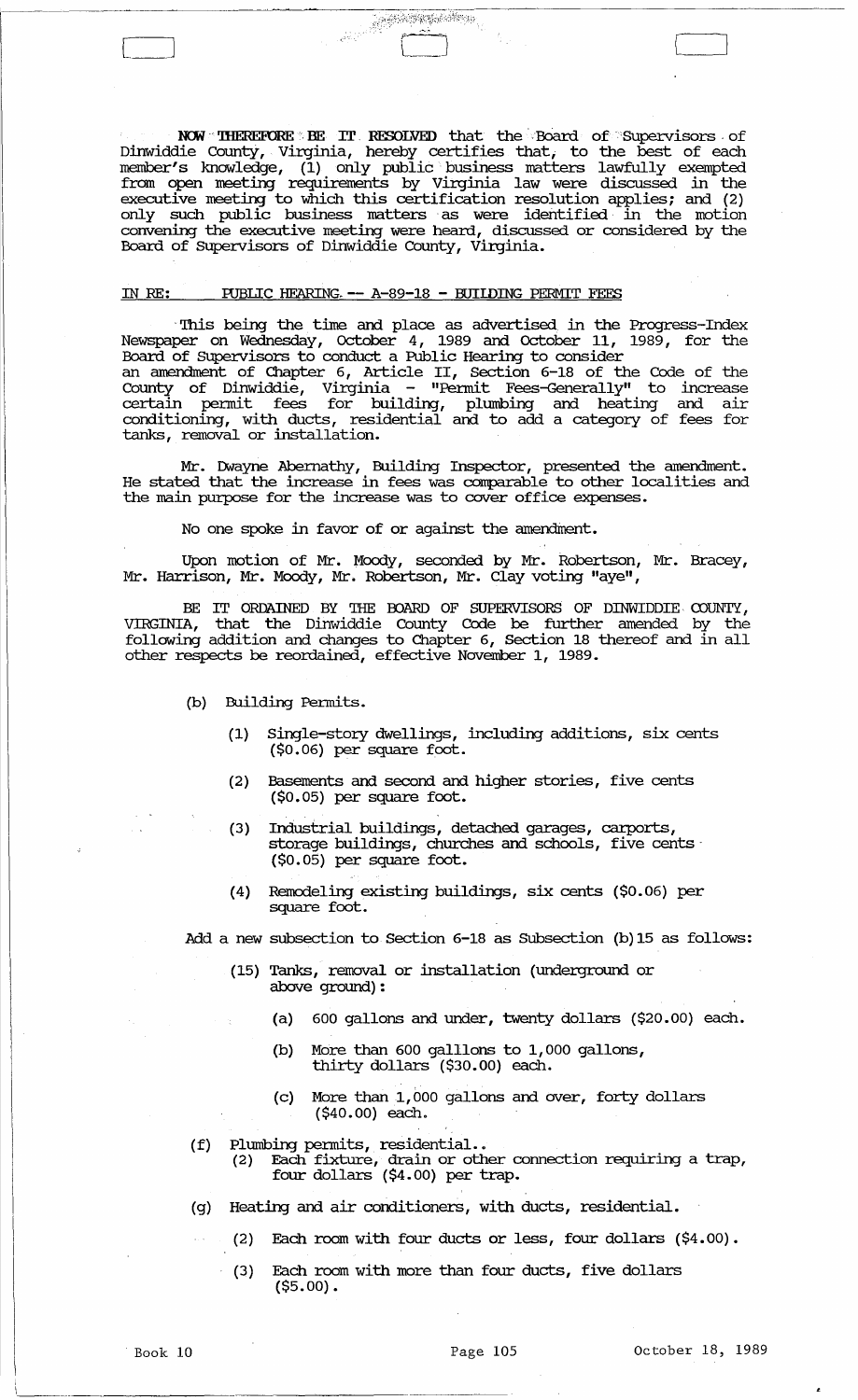#### IN RE: PRINCE GEORGE/DINWIDDIE BOUNDARY LINE -- GEORGE HOBBS

Mrs. Wendy Quesenberry, Interim County Administrator, advised that at the October 4 meeting, the Board requested she investigate (1) what happened when the Boundary Line was presented in court, (2) what it would cost to redraw the Boundary Line around Mr. Hobbs' property, and (3) to contact Prince George to see what their position was. She stated she communicated with Mr. Jim Cornwell, the County Attorney at that time, and his comments were forwarded to the Board for review. She checked with the surveyor, Rouse-Sirine, and to redraw the line would require more field work, redrawing the plat and revising the documents accompanying the plat at a cost of \$1714. If the survey is revised, the Board is changing the 1901 Boundary Line, which is not what the firm was asked to do to begin with. Therefore, changes would need to be made throughout the document. This would take the line from the Route 618S monument to the Route 618N monument. This would have to go back to Court, which would mean additional advertising costs. Prince George is putting the existing plat on record in the Clerk's office. One of the alternatives was the plat did not have to go to Court to be approved by the Judge and Prince George feels they can legally put the plat to record. However, any changes Dinwiddie makes would be treated as an amendment and would have to go back before the Prince George Board of supervisors.

Mrs. Quesenbeny advised there are three options available:

(1) leave the Boundary Line as presented and record it in the Dinwiddie Clerk's office.

(2) Resurvey around Mr. Hobbs' property with the county paying the \$1,714 cost.

(3) Resurvey the property with Mr. Hobbs' paying the \$1,714, as he was requesting the change.

Mr. Robertson asked if redrawing the line would be at no cost to the County. Mrs. Quesenbeny stated redrawing the line requires the revision of the plat and the finn will not sign the document as a certified plat without resw:.veying it due to the fact the 1901 Boundary Line is being changed, along with all the records.

Mr. Bracey asked if the \$1,714 was paid by the County or paid by Mr. Hobbs. She stated they were two of the alternatives if the Board wished to resurvey. The other option is if the Board does not wished to resurvey. The other option is if the board does not<br>resurvey, then record the survey as it was presented and accepted by both Boards in the Clerk's office.

Mr. Bracey asked what would this do for Dinwiddie County and would it change the taxing situation. Mrs. Quesenbeny advised it would change the 1901 SUrvey. It does not change the taxation of Mr. Hobbs as he is die 1901 Suivey. It does not diange die taxaction of m. houss as he is<br>being taxed by Dinwiddie now. The only time the tax would change is if Mr. Hobbs divided the property with a new survey. Then the surveyors would use the new boundary line as a reference.

Mr. George Hobbs is still adamant that the line has been moved since the 1901 survey and this property is located in Dinwiddie per his maps.

Mr. Robertson asked that if in the future someone else bought the house with children, where would the children go to school? since the problem is narrowed down to this one piece of property and would cost \$1,714, he recommended the County pay the \$1,714 to correct the line so no more problems will be encountered in the future.

Mr. Bracey stated local surveyors had looked at the situation and have agreed with the 1901 survey. His concern was the county paying the \$1,714 only or would there be more expense involved.

Mrs. Quesenberry stated if the county paid to have it resurveyed, there were two options (1) to go to court and have the judge order it; or (2) have the two bodies agree and have it recorded.

Mr. Gordon Saunders, Interim county Attorney, advised if the two Boards agreed the resurvey was correct, it could be recorded with the

 $\omega_{\rm{max}}$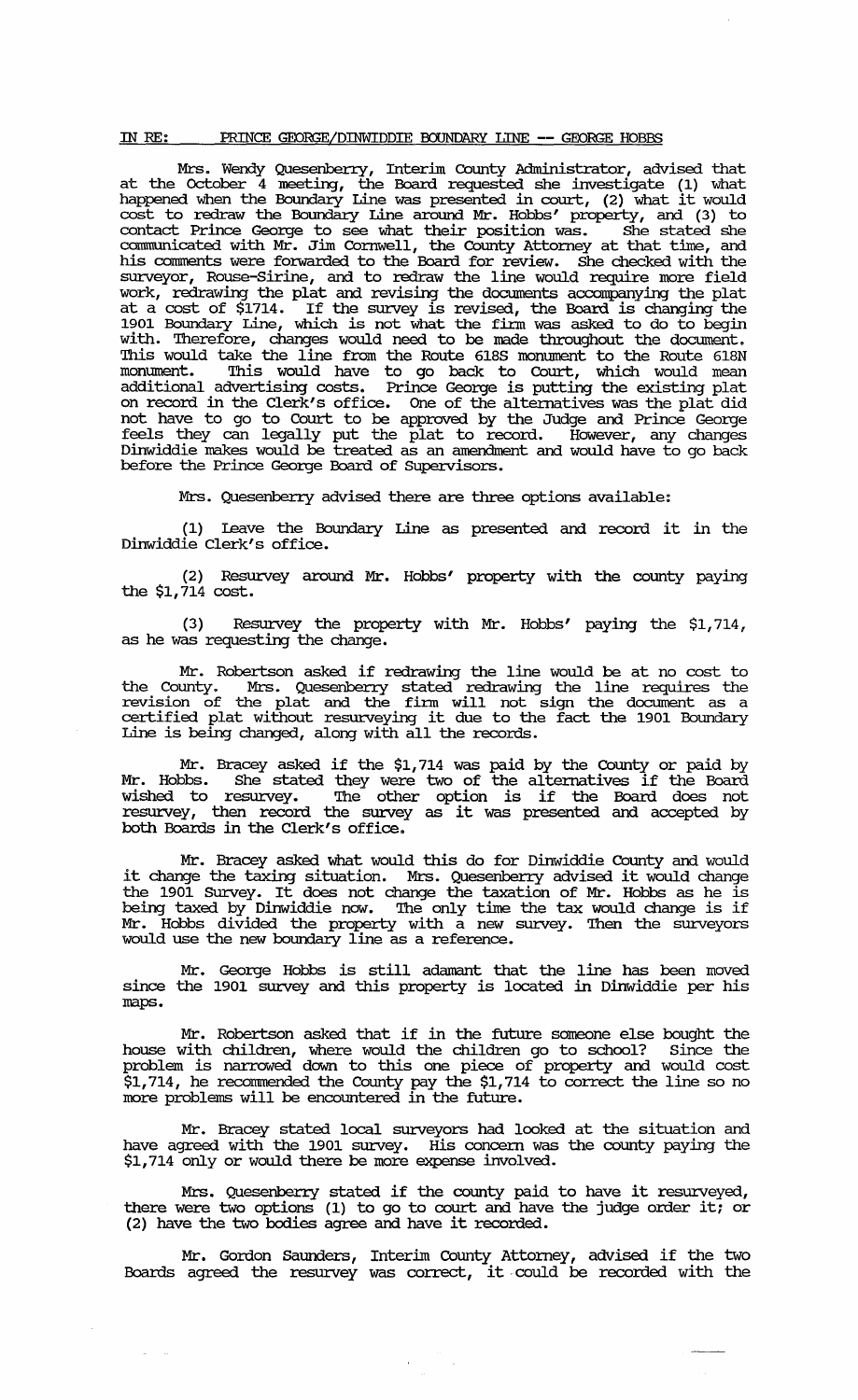Clerk. However, if the survey "is changed, it cannot be ,recorded without a public hearing and going back to court.

Mrs. Quesenberry stated - the finn of Rouse-Sirine Engineers was hired to resurvey the existing 1901 Boundary Line between Dinwiddie and Prince George Counties. In their professional opinion, this has been done and the two boards voted on and accepted their Resurvey, thus it can be recorded in the Clerk's Office. However, if there is a change to the 1901 SUrvey, then the change would have to go before the Court, there would be advertising costs, the Judge would review it and sign the Order for it to be recorded.

Mr. Robertson asked if could all matters be done for \$1,714. Mr. Saunders advised the resurveying fee was \$1,714, Court costs will not be that substantial; however, there will be advertising costs. Mr. Robertson stated the cheapest way to go was for the Board to agree on the line. Mr. Saunders stated the surveyors have re-established the 1901 line, in buddens believe are surveyers have to escontinue are 1501 with no dispute, then the agreement can be signed and recorded in the Courthouse. However, if one County wishes to change that line to allow Mr. Hobbs' property to be within Dinwiddie County, it still has to go to court to be approved, and Dinwiddie would also have to get the agreement from Prince George. The survey will have to be changed as the County is gaining property.

Upon motion of Mr. Robertson, seconded by Mr. Harrison, Mr. Bracey, Mr. Harrison, Mr. Robertson voting "aye", Mr. Moody, Mr. Clay voting "no",

BE IT RESOLVED by the Board of SUpervisors of Dinwiddie County, Virginia, that Rouse-Sirine be hired at a cost of \$1,714 to resurvey from the Route 618S monument to the Route 618N monument to include the property on which Mr. George Hobbs resides to be located in Dinwiddie County, contingent upon approval by the Prince George County Board of Supervisors.

### IN RE: LANDFILL ENGINEERING -- AWARD OF CONTRACT

Mrs. Wendy Quesenberry, Interim County Administrator, advised ten proposals for the Landfill Engineering services were received. The Selection Committee evaluated the proposals and two companies were interviewed, Draper Aden and Resource International. As stated in the RFP and Procurement law, one company was selected to begin negotiations with. On October 6, 1899, a contract was negotiated with Draper Aden for \$59,250. '!his includes \$10,000 for the recycling project, for which the County will receive \$5,000 from the State. '!herefore, the net cost to the County will be \$54,250.

Upon motion of Mr. Moody, seconded by Mr. Bracey, Mr. Bracey, Mr. Harrison, Mr. Moody, Mr. Robertson, Mr. Clay voting "aye",

BE IT RESOLVED by the Board of SUpervisors of Dinwiddie County, Virginia that the County Administrator be authorized to execute a contract for the Landfill Study with Draper Aden Associates at a cost of \$59,250.

### IN RE: BIDS ON EXCAVATION/CLEARING

Mrs. Quesenberry, Interim County Administrator, advised she was working on bids to dig a new cell or new trench. In talking with the consulting finns, their recornmendation.was not to expose new areas with trenches, but try and go up on the already covered trash with additional lifts of trash. Instead of digging a trench to bury the trash, they will be digging a borrow area and using that soil to cover with. Hopefully, this will extend the life of the landfill and cut down on the County's exposure and on the area that will have to be closed. Due to these changes, it is necessary to go back to the original bidders and revise the bids. At the last meeting, the Board authorized the County Administrator to proceed with the low bid; however, due to the changes, she needed authorization on obtaining bids on clearing, excavating an area and stock piling dirt. She stated she would consult with the Chainnan and advise him of the results of the bidding.

'-~-.-----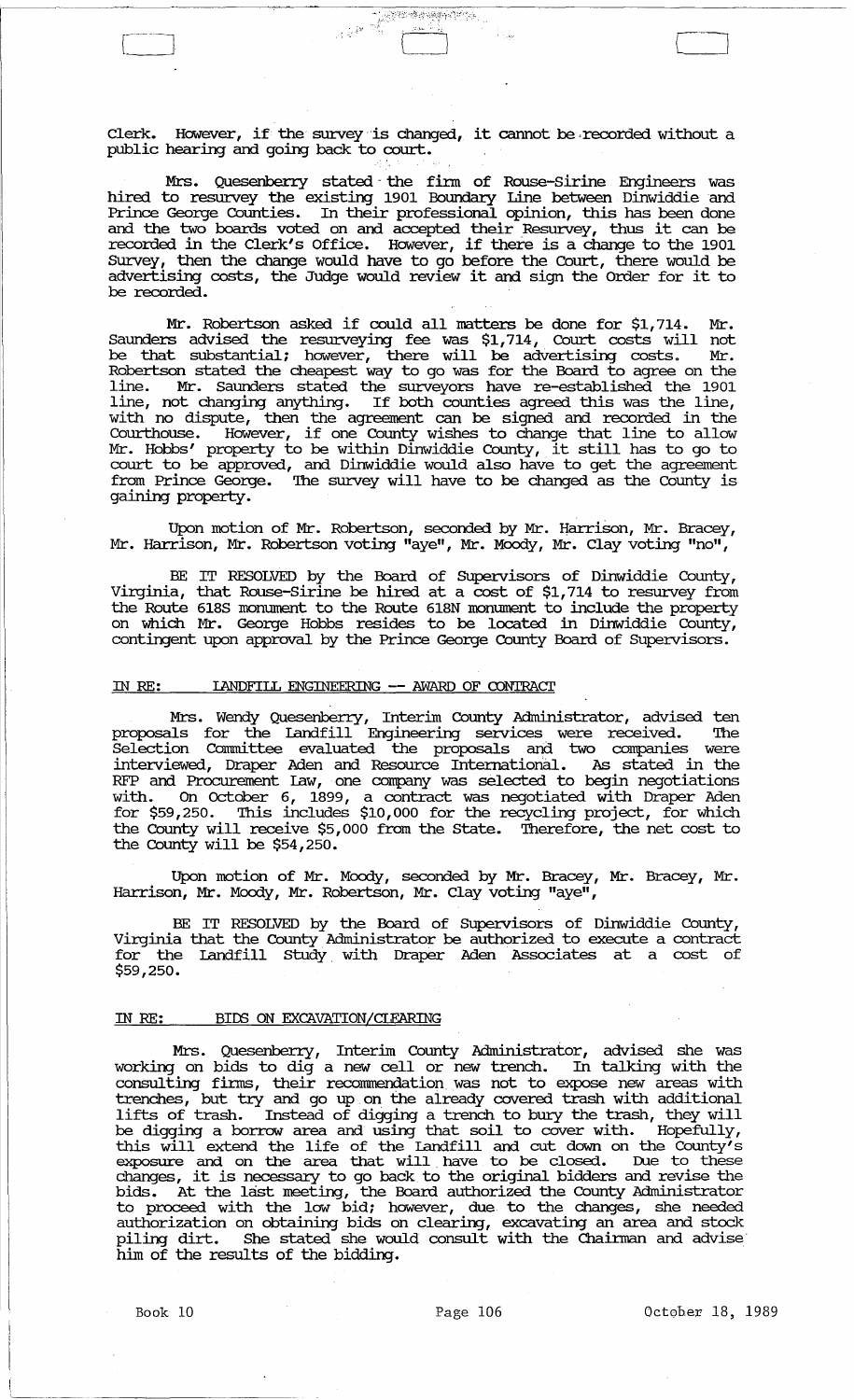Upon motion of Mr. Bracey, seconded by Mr. Moody, Mr. Bracey, Mr. Harrison, Mr. Moody, Mr. Robertson, Mr. Clay voting "aye",

BE IT RESOLVED by the Board of SUpervisors of Dinwiddie County, Virginia, that the County Administrator is authorized to obtain bids on clearing and excavating land at the landfill; and,

BE IT FURIHER RESOLVED by the Board of Supervisors of Dinwiddie County, Virginia, that the County Administrator is authorized to award the contract to the lowest responsive bidder.

### IN RE: PORTABLE AIR COMPRESSOR -- LANDFILL

Mr. Dennis King, Director of Sanitation, requested authorization to purchase a new portable air compressor. He stated the present machine is inoperable due to motor and tank failures. '!his compressor is used daily to clean the compactor, to blow out the bulldozer radiators and cab ventilation filters. It is also used for machine lubrication and as a mobile air supply. Transporting the air compressor to these machines is time saving and will prevent extensive damage to the landfill roads. 'Ihree prices were obtained from area suppliers for an industrial, five horsepower mobile air compressor, as follows: Northern Hydraulic Company - \$629.99, Torrence Cable & Sling Company - \$670.00, W. W. Granter Company - \$708.59.

Upon motion of Mr. Bracey, seconded by Mr. Moody, Mr. Bracey, Mr. Harrison, Mr. Moody, Mr. Robertson, Mr. Clay voting "aye",

BE IT RESOLVED by the Board of Supervisors of Dinwiddie County, Virginia, that a gasoline, industrial, five horsepower mobile air compressor be purchased for the County Landfill from Northern Hydraulic Company, at a cost of \$629.99.

### IN RE: PUBLIC SAFEIY COMMITIEE -- STATUS REPORT

Mrs. Nila Cook, Chairman of the Public Safety Committee, advised the Committee has met and talked with approximately 20 past and present members of the Dinwiddie Volunteer Rescue Squad. '!hey have also talked with the Board of Directors and Sheriff Dispatchers. The Committee is looking at operations of Rescue Squad organizations in other localities and will have their final recommendations at the November 1 Board meeting.

#### IN RE: BORROWING MONEY

W. E. Jones, Treasurer, requested authorization to borrow from the Self-Insurance Fund, if needed, at the end of the month. Mr. Spencer Elmore, Robinson, Fanner, Cox indicated that was an alternative that the County could consider without having to borrow from the Bank. '!he County will need to borrow the first of November to handle claims. He advised only money as needed will be borrowed. In June, Mr. Jones was authorized to borrow from banks with a tax anticipation note; however, it was not needed.

Mr. Moody asked if there was a minimum required for the Self-Insurance Fund. Mrs. Quesenberry stated with the excess umbrella policy the County is responsible for the first \$200,000, plus Division of Motor Vehicles requires \$70,000 for their Certificate.

Mr. Jones recommended the Board put a cap on the maximum to withdraw.

Mrs. Kay winn requested elimination of the June authorization to borrow on tax anticipation notes before approving borrowing from Self-Insurance, or make borrowing with the tax anticipation note contingent upon replenishing funds to the Self-Insurance as needed to pay potential claims. As it is now, the Board has authorized the borrowing of money in June and again in October.

Upon motion of Mr. 'Robertson, seconded by Mr. Harrison, Mr. Bracey, Mr. Harrison, Mr. Moody, Mr. Robertson, Mr. Clay voting "aye",

 $\sim$  . . . . .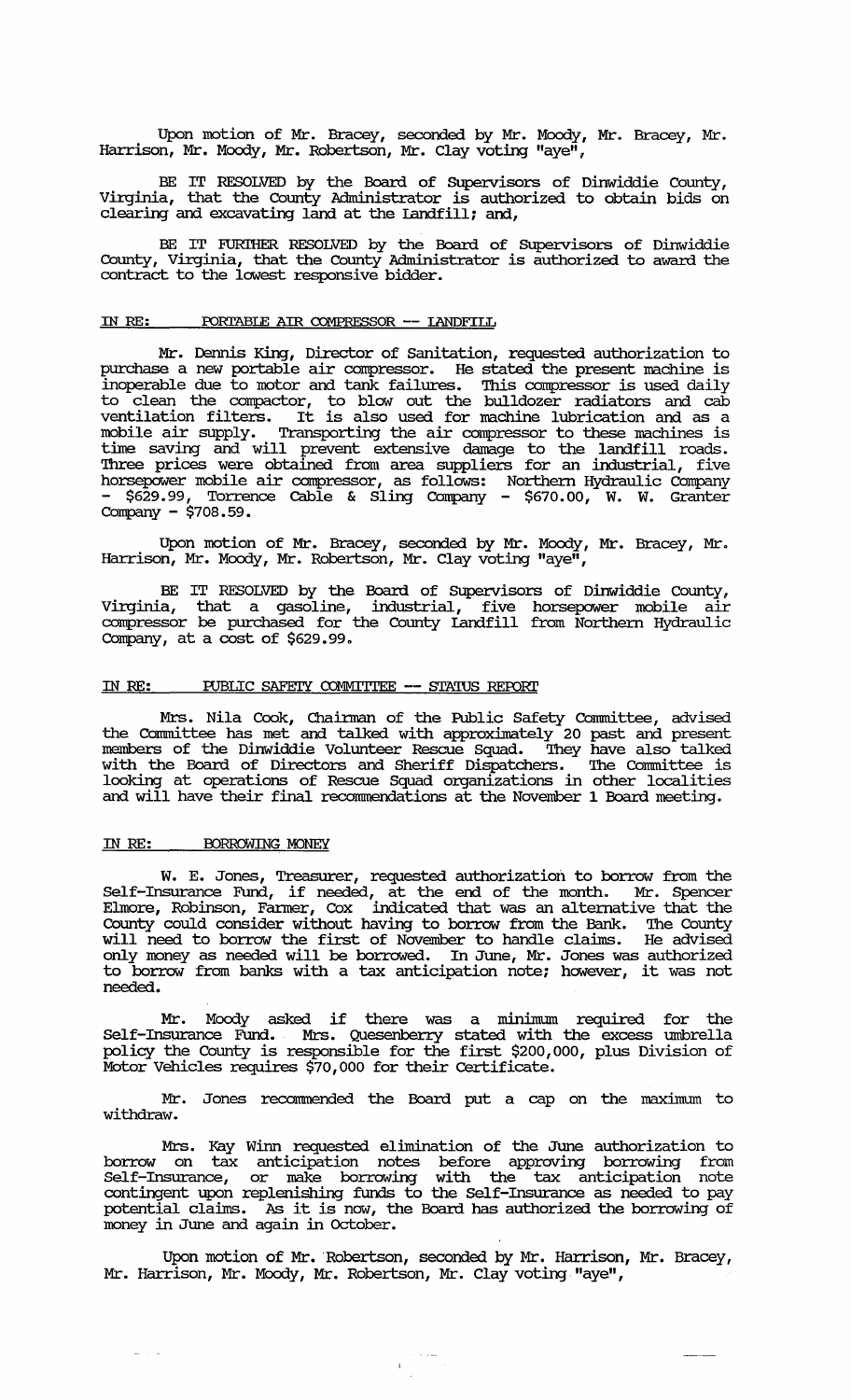BE IT RESOLVED by the Board of Supervisors of Dinwiddie County, Virginia that the Treasurer is authorized to transfer funds as needed from the Self-Insurance Fund to the General Fund to meet expenses, not to exceed \$400,000; and

 $\frac{1}{2}$   $\frac{1}{2}$   $\frac{1}{2}$   $\frac{1}{2}$   $\frac{1}{2}$   $\frac{1}{2}$   $\frac{1}{2}$   $\frac{1}{2}$   $\frac{1}{2}$   $\frac{1}{2}$ 

BE IT FURIHER RESOLVED by the Board. of SUpervisors of Dinwiddie County, Virginia that this is the only borrowing authorized.

## IN RE: **EXECUTIVE SESSION**

Upon motion of Mr. Harrison, seconded by Mr. Moody, Mr. Bracey, Mr. Harrison, Mr. Moody, Mr. Robertson, Mr. Clay voting "aye", pursuant to Section  $2.1-344(1)$ , (7) of the Virginia Freedom of Information Act, the Board moved into Executive Session at 9:10 p.m. to discuss persormel and legal matters. A vote having been made and approved, the meeting reconvened into Open Session at 10:25 p.m.

### IN RE: CERTIFICATION OF EXECUTIVE MEETING

Upon motion of Mr. Bracey, seconded by Mr. Moody, Mr. Bracey, Mr. Harrison, Mr. Moody, Mr. Robertson, Mr. Clay voting "aye", the following Certification was adopted:

WHEREAS, the Board of SUpervisors of Dinwiddie County convened an executive meeting on this date pursuant to an affinnative recorded vote and in accordance with the provisions of The Virginia Freedom of Information Act; and

WHEREAS, Section 2.1-344.1 of the Code of Virginia requires a certification by the Board of SUpervisors of Dinwiddie county, that such Executive meeting was conducted in confonnity with the Virginia law;

:NCM 'IHEREFORE BE IT RESOLVED that the Board of SUpervisors of Dinwiddie County, Virginia, hereby certifies that, to the best of each member's knowledge, (1) only public business matters lawfully exempted from open meeting requirements by Virginia law were discussed in the executive meeting to which this certification resolution applies; and (2) only such public business matters as were identified in the motion convening the executive ineeting were heard, discussed or considered by the Board of Supervisors of Dinwiddie County, Virginia.

### IN *RE:* ADJOURNMENT

Upon motion of Mr. Bracey, seconded by Mr. Robertson, Mr. Bracey, Mr. Harrison, Mr. Moody, Mr. Robertson, Mr. Clay voting "aye", the meeting was adjourned at 10:30 p.m.

A. S. Clay, Chainnaff *I'*  (

ATTEST: Wendy W. Quesenberry<br>Wendy W. Quesenberry<br>Interim County Administrator

----~--... - .... ---.. --------